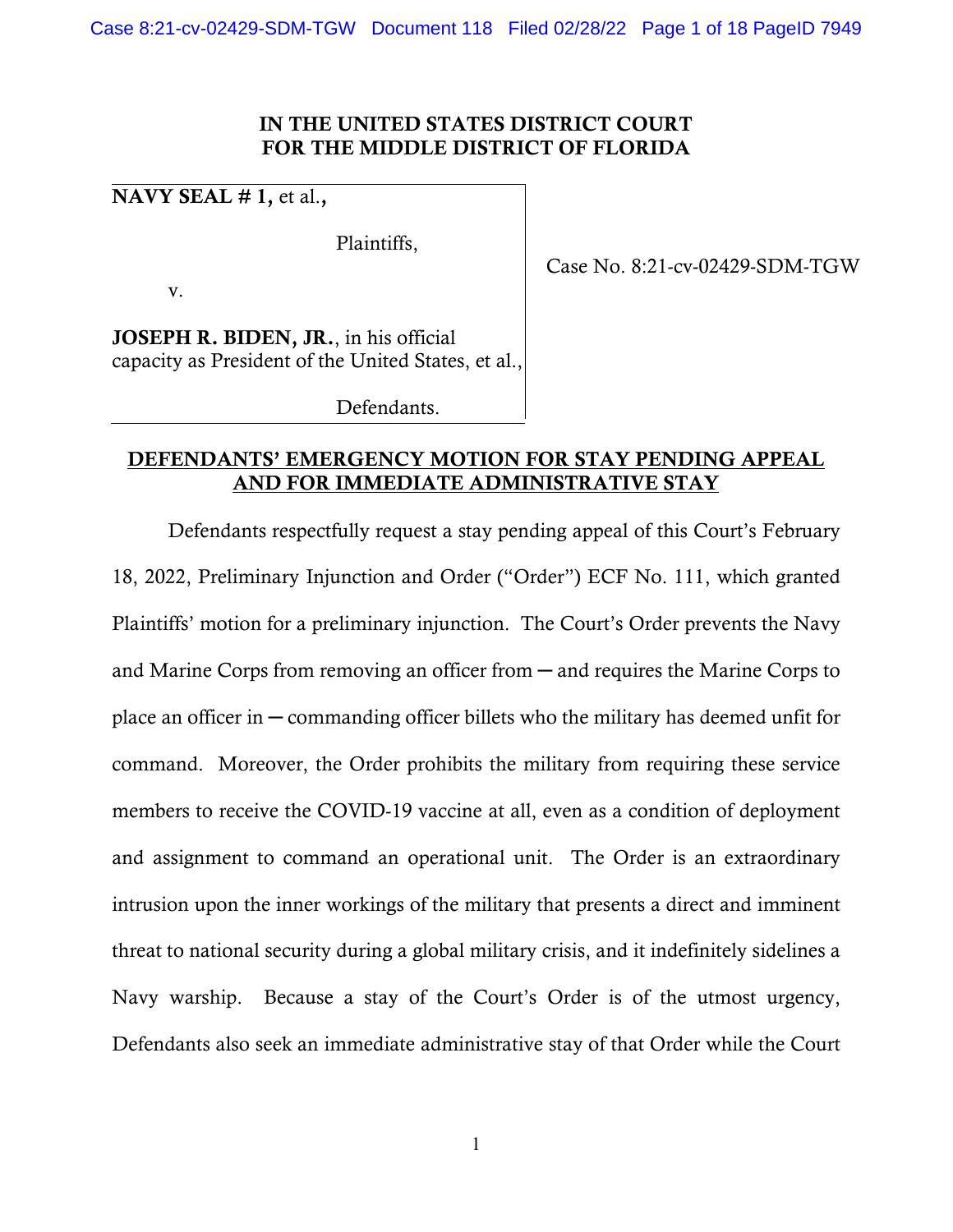considers Defendants' stay motion, and to allow the Eleventh Circuit time to consider an emergency stay motion if this Court does not issue one.

Defendants respectfully request a ruling on the administrative stay by the end of the day March 2, 2022. After that date, if relief has not been granted, Defendants will seek relief from the U.S. Court of Appeals for the Eleventh Circuit.

### ARGUMENT

The factors governing a request for a stay pending appeal are "(1) whether the stay applicant has made a strong showing that he is likely to succeed on the merits; (2) whether the applicant will be irreparably injured absent a stay; (3) whether issuance of the stay will substantially injure the other parties interested in the proceedings; and (4) where the public interest lies." *Nken v. Holder*, 556 U.S. 418, 426 (2009) (quoting *Hilton v. Braunskill*, 481 U.S. 770, 776 (1987)). "[W]here the government is the party opposing the preliminary injunction, its interest and harm merge with the public interest." *Swain v. Junior*, 958 F.3d 1081, 1091 (11th Cir. 2020).

While "[l]ikelihood of success [is] a prerequisite in the usual case[, . . . ] it is not an invariable requirement." *Ruiz v. Estelle*, 666 F.2d 854, 857 (5th Cir. 1982). Rather, a motion can still be "granted upon a lesser showing of a substantial case on the merits when the balance of the equities . . . weighs heavily in favor of granting the stay." *LabMD, Inc. v. Fed. Trade Comm'n*, 678 F. App'x 816, 819 (11th Cir. 2016); *see also Schiavo ex rel. Schindler v. Schiavo*, 403 F.3d 1223, 1232 (11th Cir. 2005) ("Where the 'balance of the equities weighs heavily in favor of granting the [injunction],' the movant need only show a 'substantial case on the merits.'"). Moreover, the loss of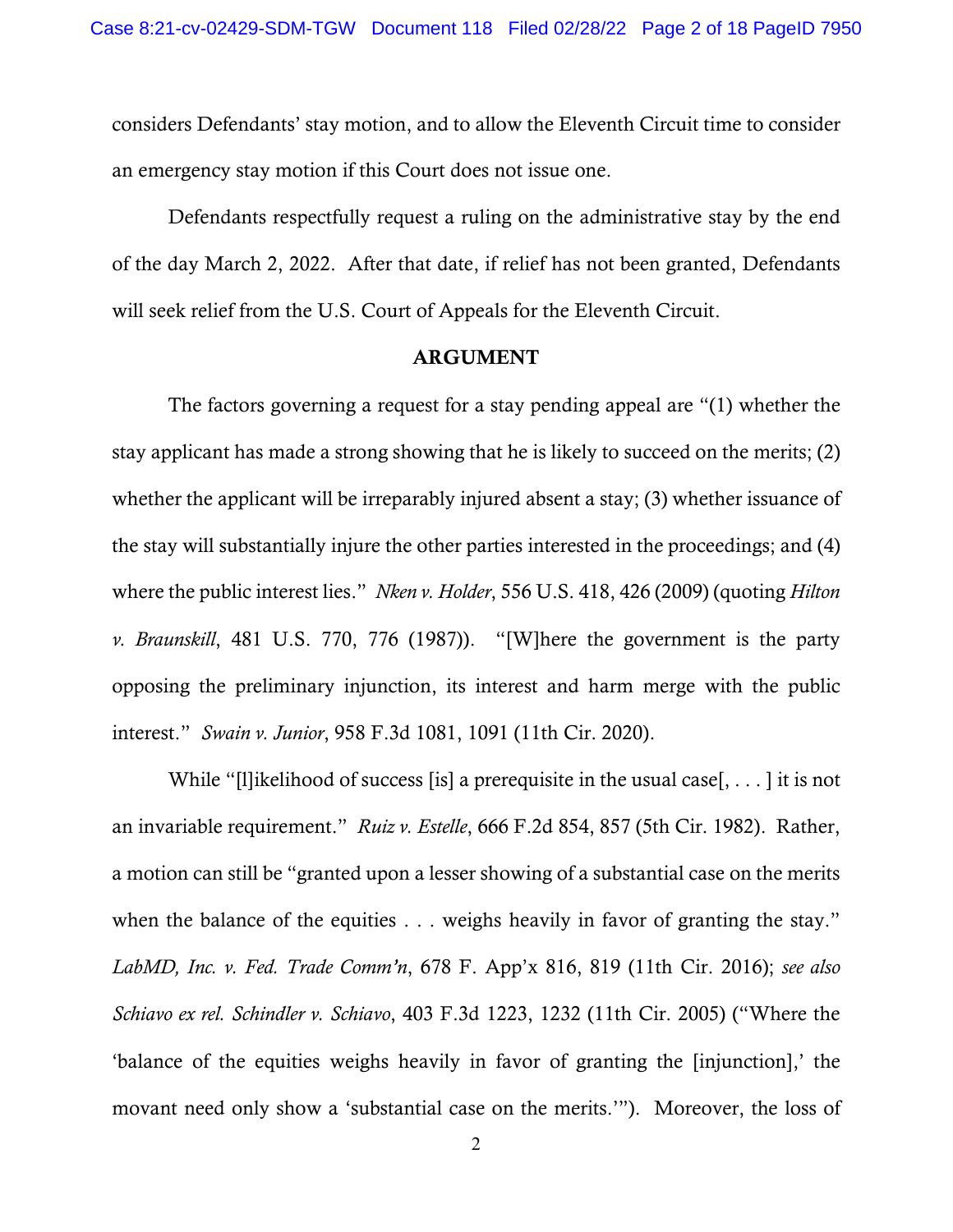discretion vested under the Constitution and federal law to determine assignment and resource decisions is *per se* irreparable harm. *See Swain v. Junior*, 958 F.3d 1081, 1090 (11th Cir. 2020).

## I. The Preliminary Injunction Exceeds the Court's Authority.

The "Constitution vests '[t]he complex, subtle, and professional decisions as to the composition, training, equipping, and control of a military force' exclusively in the legislative and executive branches," *Kreis v. Sec'y of Air Force*, 866 F.2d 1508, 1511, (D.C. Cir. 1989) (quoting *Gilligan v. Morgan*, 413 U.S. 1, 10 (1973)). It is "difficult to think of a clearer example of the type of governmental action that was intended by the Constitution to be left to the political branches directly responsible—as the Judicial Branch is not—to the electoral process," *Gilligan*, 413 U.S. at 10. Accordingly, courts have consistently held that decisions as to who is placed in command of our troops are beyond the judiciary's competence and constitutionally entrusted to the military and political branches. *See, e.g., Orloff v. Willoughby*, 345 U.S. 83, 93–94 (1953); *Speigner v. Alexander*, 248 F.3d 1292, 1298 (11th Cir. 2001) ("To dictate to the military which officers should be considered competent would be to interfere in just the way that *Feres* and its progeny preclude."); *Antonellis v. United States*, 723 F.3d 1328, 1336 (Fed. Cir. 2013) ("Courts are in no position to determine the 'best qualified Officer' or the 'best match' for a particular billet"); *Bryant v. Gates*, 532 F.3d 888, 899 (D.C. Cir. 2008) (Kavanaugh, J., concurring) ("[T]he Supreme Court has indicated" that "military decisions and assessments of morale, discipline, and unit cohesion . . . are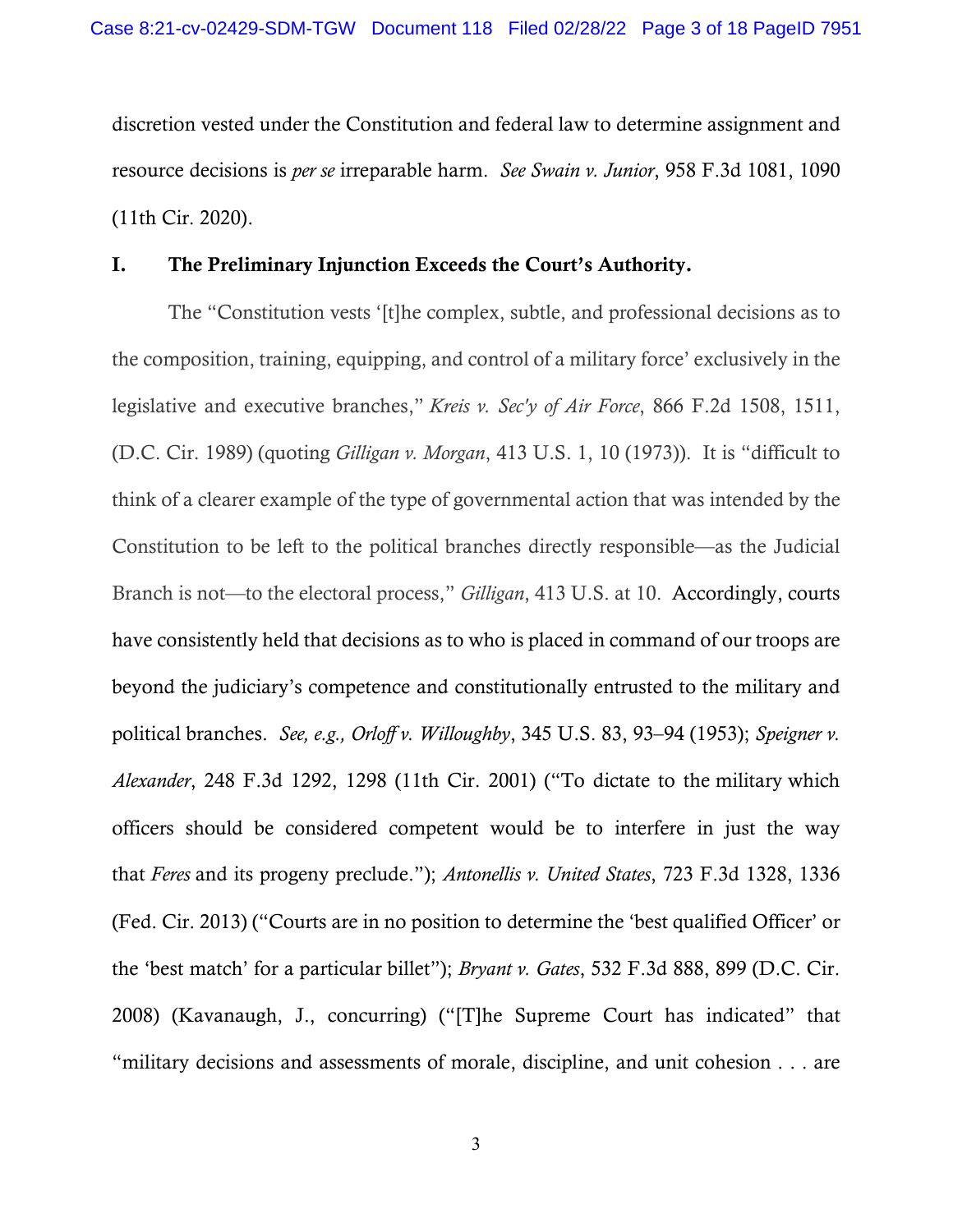well beyond the competence of judges."). For that reason, courts routinely find challenges to military assignment decisions to be non-justiciable even when they involve a constitutional challenge. *See, e.g., Harkness v. Sec'y of Navy*, 858 F.3d 437, 443–45 (6th Cir. 2017) (collecting cases). Here, the Court's order enjoins any "enforcement" of the vaccine mandate with respect to these two individuals and any related adverse action. By ordering that these two Plaintiffs be kept in command (in the case of Navy Commander) or be placed in command (in the case of Lieutenant Colonel 2), the Court improperly took control of the Navy's and the Marine Corps' command assignments, stepping beyond its constitutional limits and improperly stepping into the role of those officers entrusted to run the military.

Moreover, this Court's Order is broad enough to prevent the military from imposing discipline or convening a court martial with respect to either Plaintiff, even for potential violations of the Uniform Code of Military Justice, and is therefore contrary to longstanding principles of comity for coordinate judicial systems. *See Schlesinger v. Councilman*, 420 U.S. 738, 756-57 (1975); *see also* Ex. 1 (Email from Plaintiffs' Counsel) (threatening contempt motion if any disciplinary action is taken with respect to misconduct identified at the hearing).

## II. Defendants Are Likely To Prevail On The Merits Of Their Appeal and, at the Least, Present a Substantial Case on the Merits.

The Court need not determine that its prior decision was in error in order to grant a stay of its preliminary injunction pending appeal. While Defendants respectfully submit that they are also likely to prevail on the merits of their appeal, the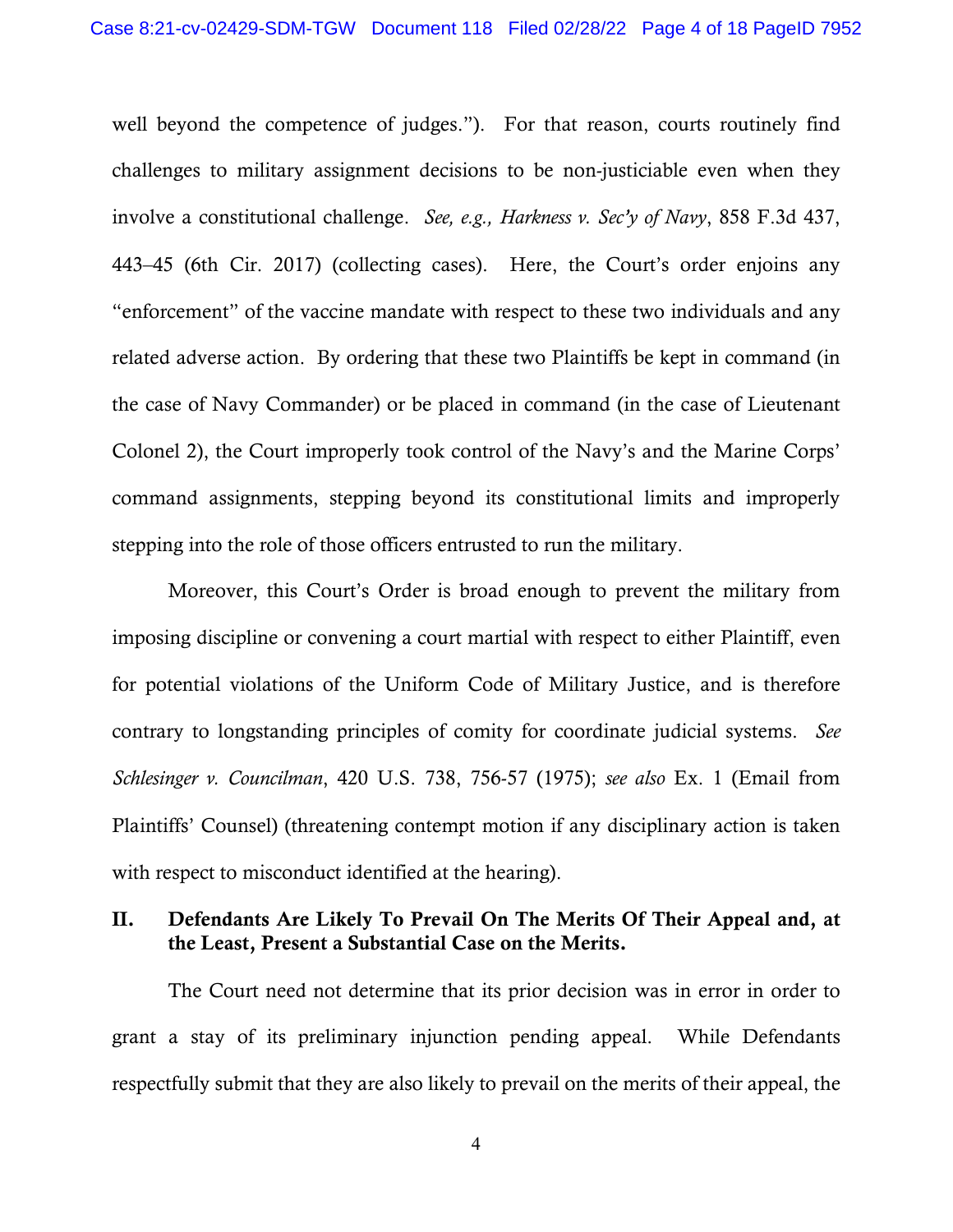Court need only determine that Defendants have, at a minimum, presented a substantial question on the merits. *See Schiavo*, 403 F.3d at 1232. In addition to its jurisdictional arguments, Defendants have presented a substantial case on the merits in response to Plaintiffs' claims under RFRA and the First Amendment.

As an initial matter, Defendants have presented a substantial case that the Court erred in substituting its "own evaluation of evidence for a reasonable evaluation" by the military regarding the necessity of full COVID-19 vaccination among service members. *Rostker v. Goldberg*, 453 U.S. 57, 68 (1981). The Court overstepped its expertise by, for example, ruling on the "comparative effectiveness" of vaccines *vis-àvis* so-called natural immunity in maintaining a ready military force, Order, at 37 n.10, by discounting the effect of refusers on good order and discipline in the military, *id*. at 43, by not addressing the specific declarations regarding the compelling interest in vaccinating these officers, ECF. Nos. 74-11, 74-12, and by second-guessing the scientific and military evidence that vaccination is the most effective means to protect the health and safety of the force, *see, e.g*., ECF Nos. 66-4 through 66-7; ECF Nos. 74-3 through 74-9. *See, e.g.*, *Trump v. Hawaii*, 138 S. Ct. 2392, 2421-22 (2018) (declining in matters of national security to "substitute" the Court's own "predictive judgments," or its own "evaluation of the underlying facts," for those of the President); *Goldman v. Weinberger,* 475 U.S. 503, 507 (1986); *Winter v. Nat. Res. Def. Council, Inc.*, 555 U.S. 7, 9 (2008). The Services have determined that vaccination is the most effective means of mitigating the risk to their missions, units, and personnel from COVID-19, and even if the Court views this risk is "marginal," the assessment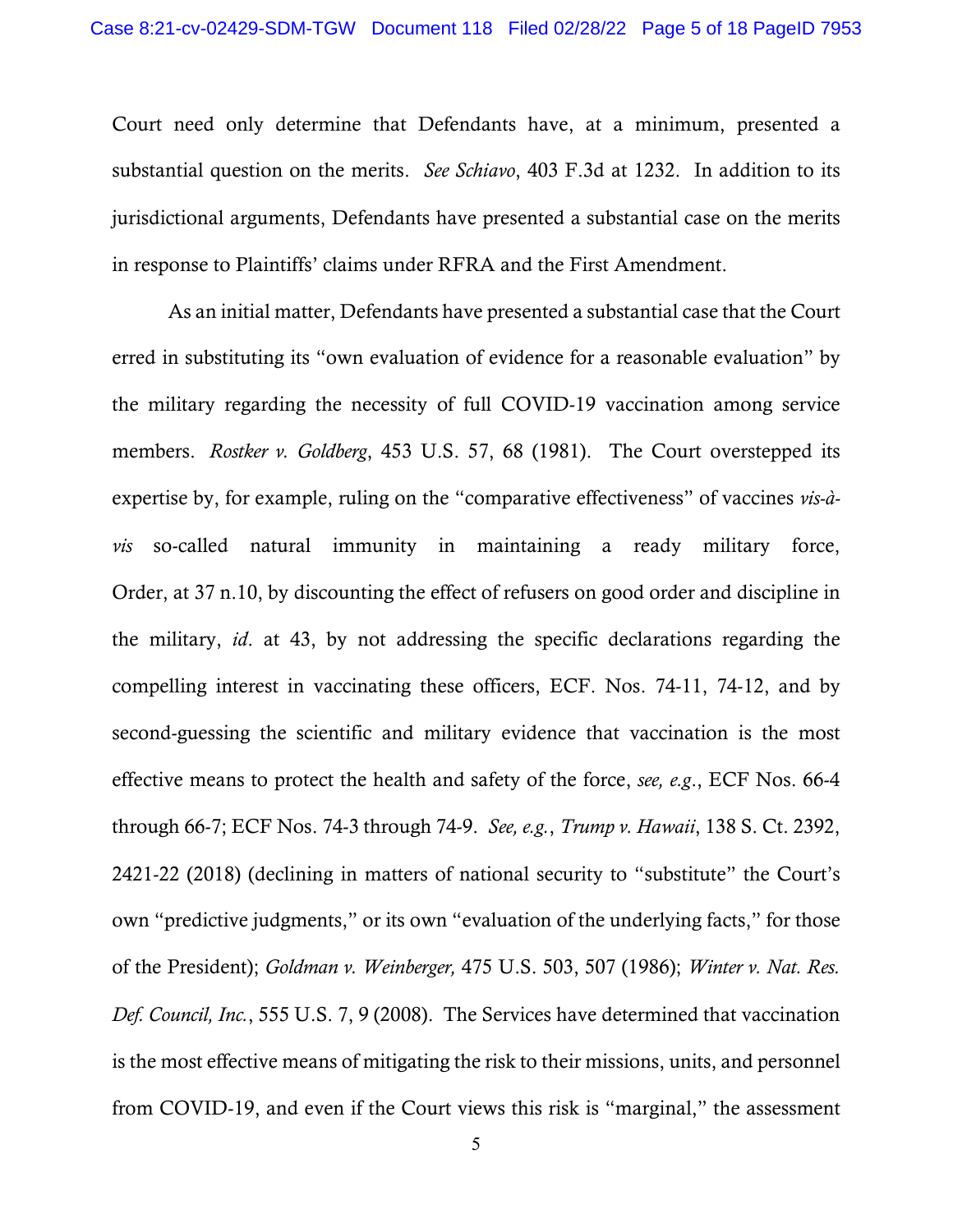of such operational risks is the specific purview of the military and not the judiciary. *Goldman,* 475 U.S. at 512 (Stevens, J. concurring) ("Because professionals in the military service attach great importance to that plausible interest, it is one that we must recognize as legitimate and rational even though personal experience or admiration for the performance of the 'rag-tag band of soldiers' that won us our freedom in the Revolutionary War might persuade us that the Government has exaggerated the importance of that interest.").

Moreover, Defendants are likely to prevail on their (easily substantial) argument that the military has a compelling interest in mitigating the impact of COVID-19 on its missions, units, and personnel, and that vaccination of these particular service members is the least restrictive means to advance that interest. For example, the Court's conclusion that the record "strongly illustrates that the military fails to afford an applicant an actual 'case-by-case' assessment as required by RFRA," Order at 44, is contradicted by substantial arguments presented by Defendants. The Court's findings rely on similarities between the final letters received by Navy Commander and Lieutenant Colonel 2 and other similarly situated individuals, Order at 37–44, and ignores the fact that there are substantial concerns about unvaccinated individuals that apply broadly, such as their inability to deploy worldwide, and the increased danger from COVID-19 on board ships. The Court also failed to consider the individualspecific analysis in the letters, as well as the voluminous records filed under seal that provide additional descriptions of each individual's role, their responsibilities, the requirements for deployment, and the specific descriptions of how less restrictive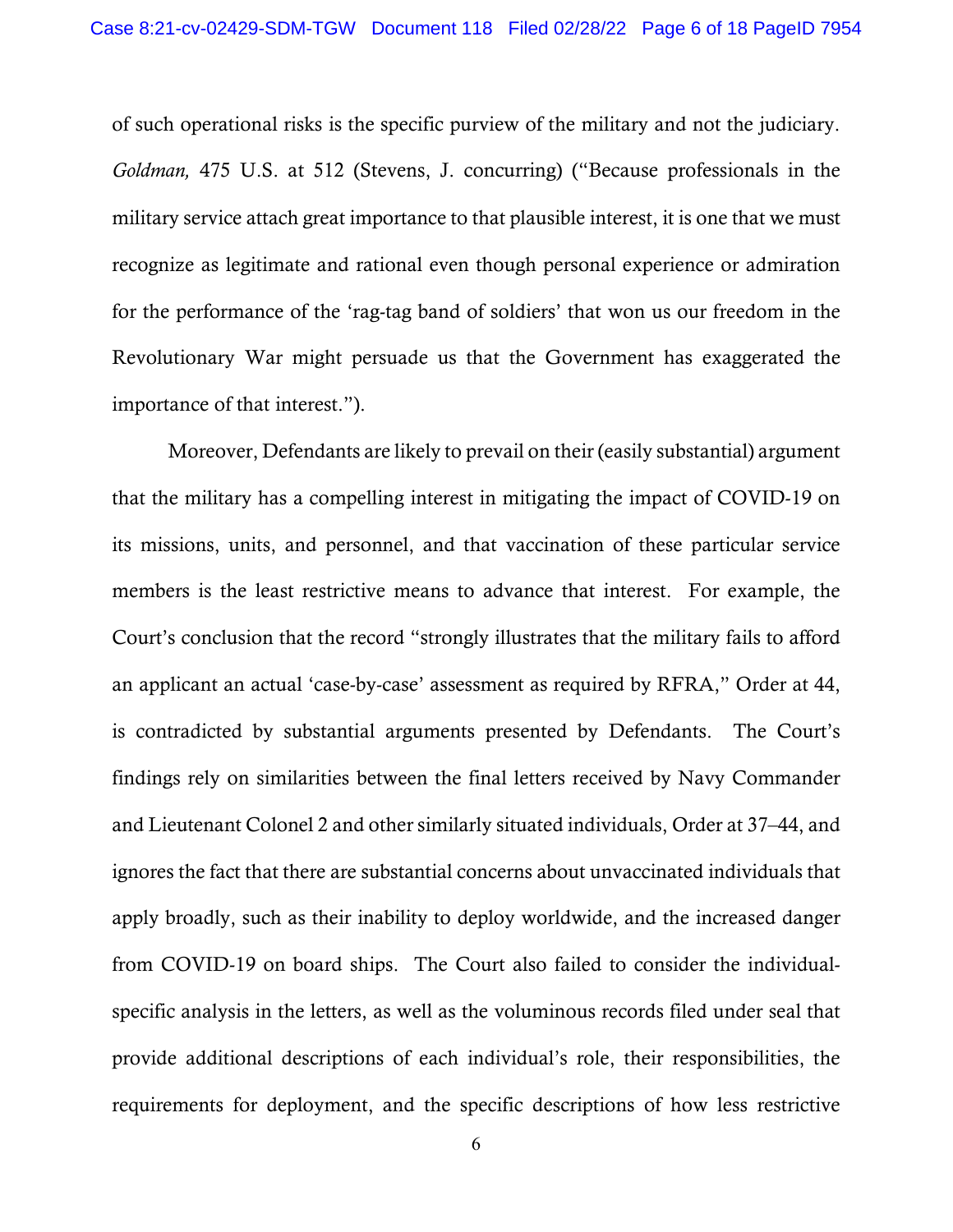means are not available for those particular individuals, including because of the requirements of foreign countries. *See* ECF Nos. 81, 87, 90, and 103.

The Court's conclusion also runs contrary to declarations provided by the two high-ranking military officers who decided Navy Commander's and Lieutenant Colonel 2's appeals. Admiral Michael M. Gilday, the highest-ranking uniformed officer in the Navy and a member of the Joint Chiefs of Staff, personally decided to deny Navy Commander's appeal. Ex. 3, Gilday Decl. ¶¶ 1-2, 10; ECF No. 66-2. He explained that he "carefully review[s] each appeal, to include the service member's initial request and appeal, all enclosed matters submitted by the service member, command endorsement, and the requester's specific duties." *Id.* ¶ 2; *see* ECF No. 66- 2. General Eric M. Smith, the second-highest ranking uniformed officer in the Marine Corps, explained that he "personally consider[s] every appeal" including the requester's submissions, "the command endorsements, the recommendation of the Religious Accommodation Review Board (RARB), the input of the Director [of] Health Services, . . . and the nature of the requester's current duties, living conditions, deployment status and a variety of other information specific to the individual requester." Ex. 4, Smith Decl. ¶ 2; *id*. ¶ 11 (explaining consideration of details specific to Lieutenant Colonel 2, including requirements of foreign countries that would apply to her); ECF No. 66-3.

The Court may disagree with the readiness conclusions of these declarants, but senior military leaders, exercising their professional military judgment, have determined that "[i]mmunizations are a vital component of individual and unit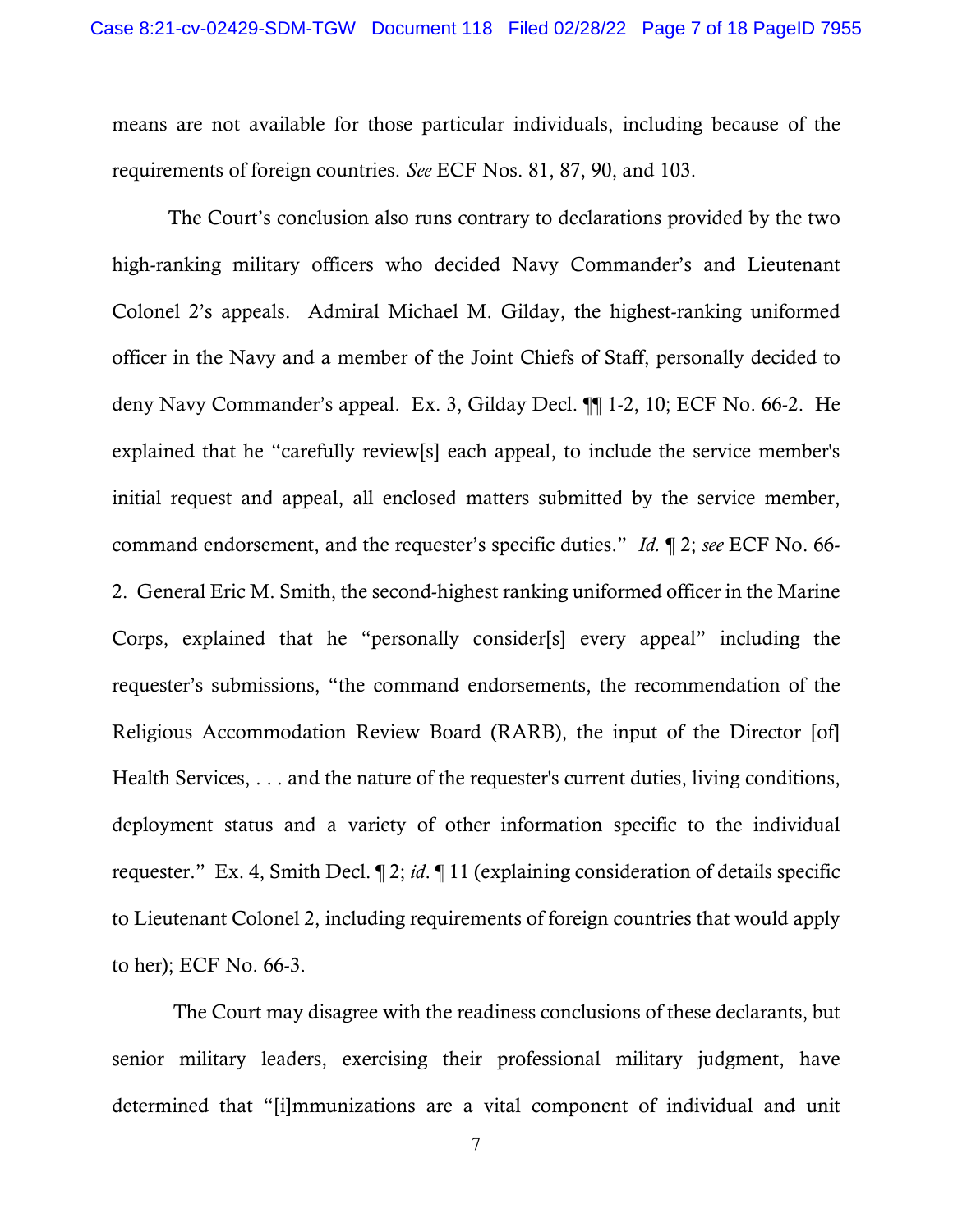medical readiness, as Marines operate in environments and under conditions that increase their exposure and susceptibility to illness," especially when deployed. Smith Decl. ¶ 8; *id*. ¶ 10 (explaining that every Marine must be deployable). For the Navy, "[s]pecific duty assignments and the requirement for Sailors to be immediately available to deploy in the event of military exigencies will result in less restrictive means not being feasible in many circumstances." Gilday Decl. ¶¶ 6-8. As explained above, the reasons for requiring vaccination are compelling—unvaccinated service members are at heightened risk of contracting and spreading COVID-19, and the consequences of infection in even one deployed service member are severe. *See supra*  5-7; *see also* Gilday Decl.¶ 7. 1 At the very least, the military has clearly substantial arguments in support of its position on the merits, warranting a stay pending appeal.

The military has also presented a compelling case that there are no less restrictive means available to protect the force, because measures like masking, social distancing, and teleworking are unavailable or ineffective or need to be layered with vaccination to achieve mitigation in the context of deployable units. There is copious evidence in the record that vaccination is most effective means of protecting the health

<sup>&</sup>lt;sup>1</sup> The Court relied in part on individual Plaintiffs' testimony that they personally had previously conducted some successful missions during the pandemic. *See, e.g.,* Order, at 10. Plaintiffs' assessment of military readiness is, of course, "quite beside the point." *See Goldman*, 475 U.S. at 509 (dismissing "expert testimony" from military official); *Rostker*, 453 U.S. at 63 (similar); *Trump*, 138 S. Ct. at 2421- 22 (giving no weight to the views of former military officials). But even if Plaintiffs' testimony had some relevance, the Government does not need to prove a 100% failure rate of all missions in the face of COVID-19. Defendants have submitted copious evidence that maintaining both these particular Plaintiffs and unvaccinated service members in general undermines military readiness. And Plaintiffs' own testimony supports a conclusion that COVID-19 adversely impacted Plaintiffs' military missions. *See* Ex. 5, Decl. of Vice Admiral Daniel Dwyer ¶ 15 n.5 (explaining that types of COVID response measures described by Navy Commander in his testimony affect the Navy broadly).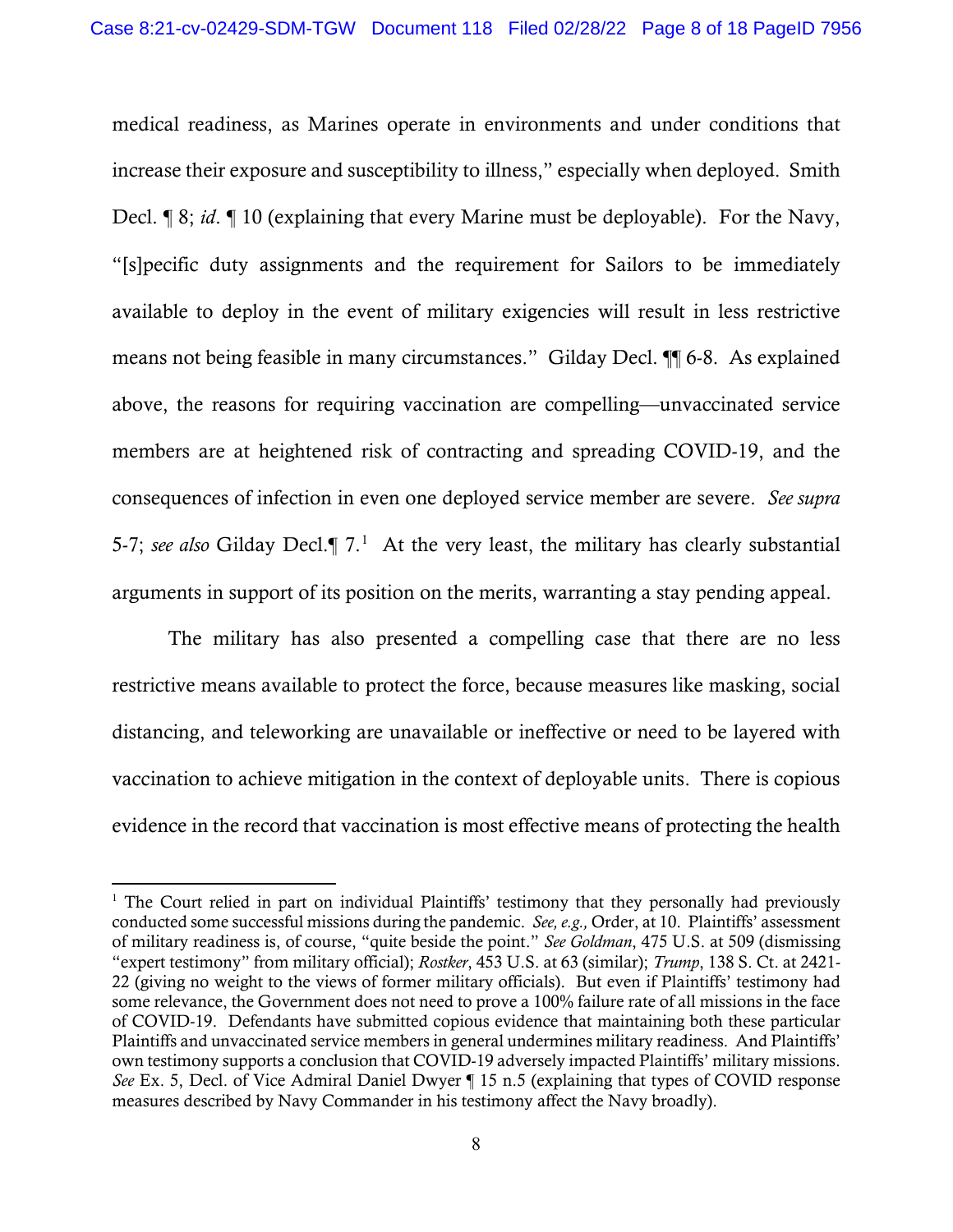and safety of service members in general, and these individuals in particular (and thus, the readiness of the force). *See generally* Declaration of Admiral William Lescher, ECF No. 66-4; Declaration of Joon Yun, ECF No. 74-9; Declaration of Col. Tonya Rans, ECF No. 74-4. Admiral Daryl Caudle, Commander of the United States Fleet Force Command and third-ranking admiral in the Navy, further explains that "[i]n the confined and enclosed working environments in which Navy personnel perform their duties, the COVID- 19 vaccination in addition to other mitigation measures is the best way to keep the Navy underway and deployed and prevent the COVID-19 virus from interfering with mission accomplishment." Ex. 1, Decl. of Adm. Daryl Caudle  $\P$  2.<sup>2</sup> And the Navy and Marine Corps made a particularized finding based on the individual records and working situation of these particular Plaintiffs that no less restrictive means are available. *See* ECF Nos. 66-2, 66-3, 66-11, 74-11, 74-12; Gilday Decl. ¶¶ 2, 9; Smith Decl. ¶¶ 10-11.

Accordingly, Defendants have presented a detailed and substantial case that Plaintiffs' claims are unlikely to succeed on the merits.

# III. An Order Enjoining the Navy and Marines from Making Assignment And Reassignment Decisions Would Inflict Irreparable Damage On The Navy And The Public Interest, and the Balance of Interests Favors a Stay.

The Court's preliminary injunction will cause irreparable harm to the military and the public in at least two ways: first, it will keep unvaccinated individuals in places where they and their units are at risk and thus degrade the overall readiness of the

 $2$  This declaration was prepared in connection with other litigation and is submitted here because it addresses many of the considerations for granting a stay pending appeal in this case as well.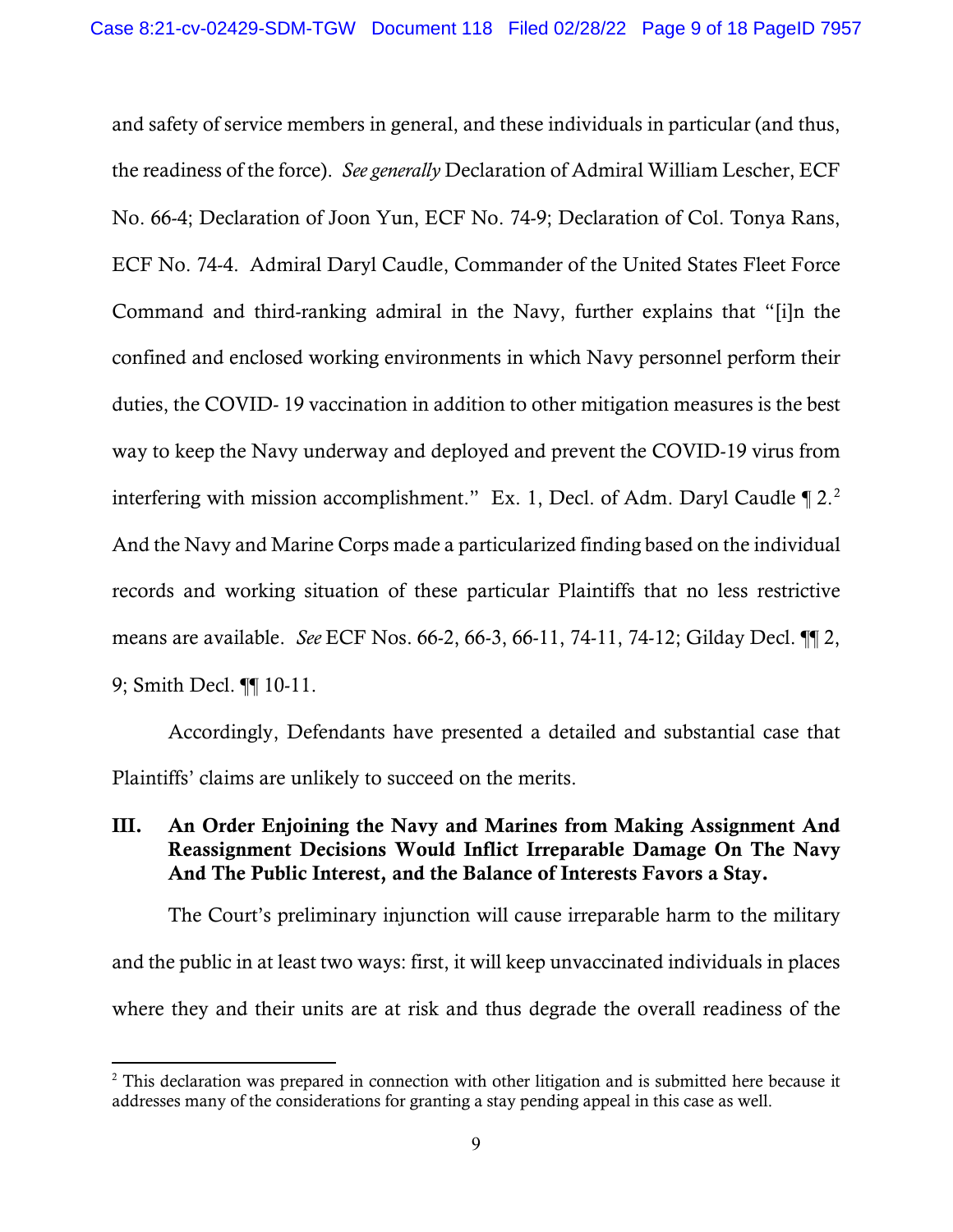units; and it will undermine good order and discipline. *See generally* Ex. 5, Declaration of Vice Admiral Daniel Dwyer; Ex. 6, Declaration of Lieutenant General William Jurney. In contrast, staying the order will result in Plaintiffs being reassigned to noncommand roles. If the military initiates separation proceedings against Plaintiffs, those proceedings will take place over many months, during which time Plaintiffs will not have to undergo vaccination and will have further opportunity to make their case for being retained in their respective Services. The threat to military readiness and national security outweighs the impact on these Plaintiffs of additional military proceedings, while an appeal is pending in this matter. *See, e.g., Councilman*, 420 U.S. at 758.

#### A. The Order Creates an Unacceptable Risk to the Force.

The Order causes irreparable harm because these unvaccinated individuals place themselves and their units at higher risk of illness, hospitalization and death, and thus create a greater risk of mission failure. *See* Lescher Decl. ¶¶ 2, 11-13; Declaration of Joon Yun ¶ 5, ECF No. 74-10; Rans Decl. ¶¶ 14-30, ECF No. 74-4. As Admiral Lescher explained, "[u]nvaccinated or partially vaccinated service members are at higher risk to contract COVID-19, and to develop severe symptoms requiring hospitalizations that remove them from their units and impact mission execution." Lescher Decl. ¶ 2. The Navy's highest leaders have therefore made the judgment that "[f]ully vaccinated naval forces are required to ensure readiness to carry out Navy missions throughout the world and, if required, to engage in combat operations." *Id.*; *see id.* ¶ 11. And in particular, "[r]estriction of the Navy's ability to reassign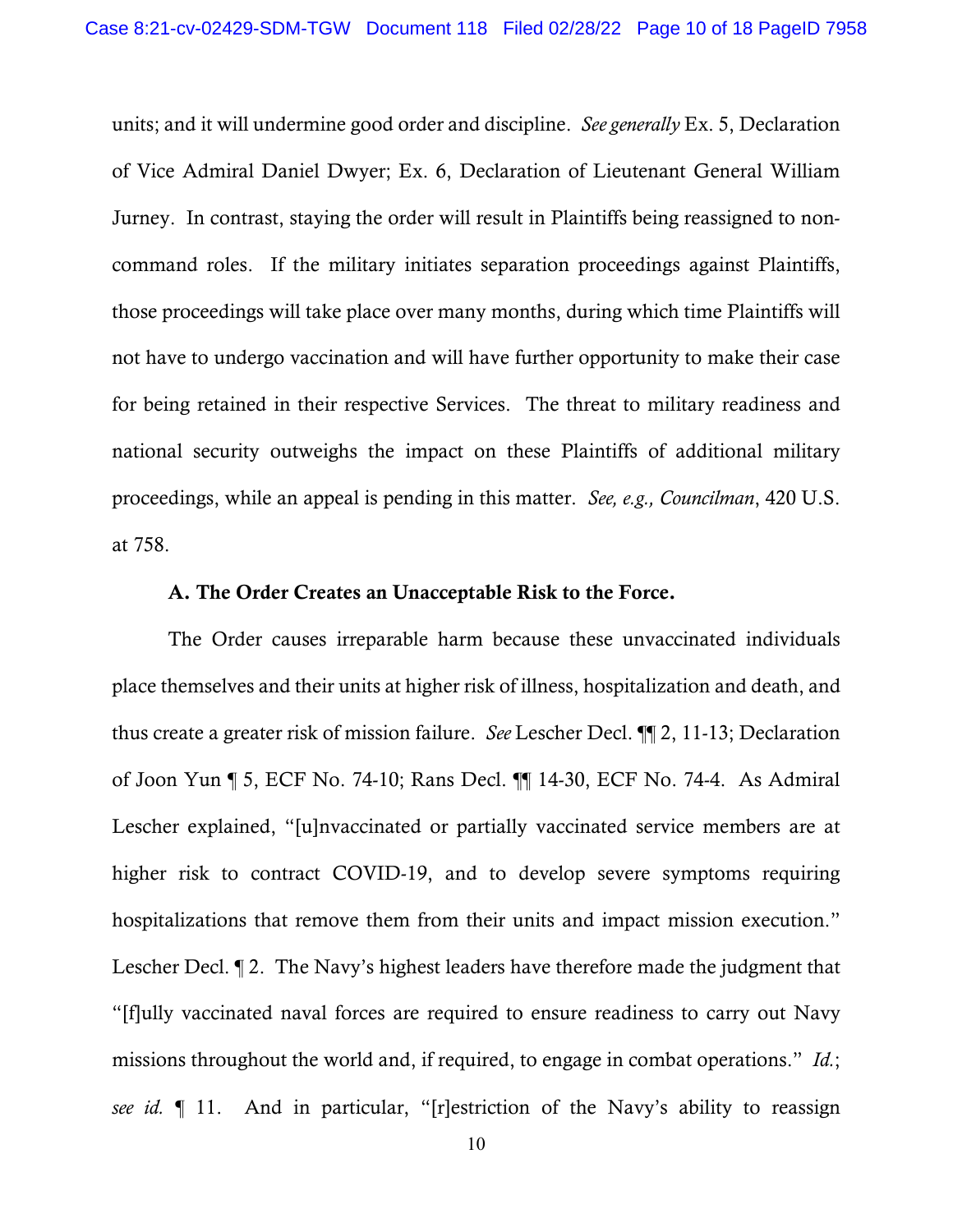unvaccinated personnel in order to mitigate COVID-19 related risks to units preparing to deploy, or that are deployed, will cause direct and immediate impact to mission execution," as well as to "[t]he health, readiness, and mission execution of broader conventional Navy units and personnel who support these personnel." *Id.* ¶ 2. Admiral Caudle concurs, explaining that "serious illness resulting from the COVID-19 virus remains a threat to the unvaccinated and, therefore, the mission if unvaccinated Sailors remain in deployable units," and "fully vaccinated units withstand COVID outbreaks with significantly less impact to the mission." Caudle Decl. ¶[ 14-16.

Accordingly, the Navy has determined that having an unvaccinated commander of a destroyer poses an unacceptable risk to the mission. *See* ECF Nos. 66-2; Dwyer Decl. ¶¶ 15-16 (describing risks Commander poses to destroyer, including potential for incapacitation of Commander, potential need for medical evacuations, quarantine requirements); Gilday Decl. ¶ 7 (describing risks posed by unvaccinated personnel in general, including dangers of mission failure, medical evacuation, and the sensitivity of foreign host country requirements);  $1<sup>st</sup>$  Brandon Decl.  $\P\P$  12-13 (describing risks Commander poses to a destroyer).<sup>3</sup> Admiral Dwyer elaborates that the risks of an unvaccinated Commander "reverberate throughout the force" because

<sup>&</sup>lt;sup>3</sup> These declarations emphasize that COVID-19 is particularly likely to spread aboard a destroyer in light of close quarters and congregate living situations. *See, e.g.,* Gilday Decl. ¶¶ 7-8; 1st Brandon Decl. ¶ 12. In case a visual aid is helpful, this url includes a photo of sleeping berths in a guided missile destroyer: https://www.dvidshub.net/image/5285051/us-sailor-checks-deck-berthing-during-gqdrill-aboard-uss-spruance.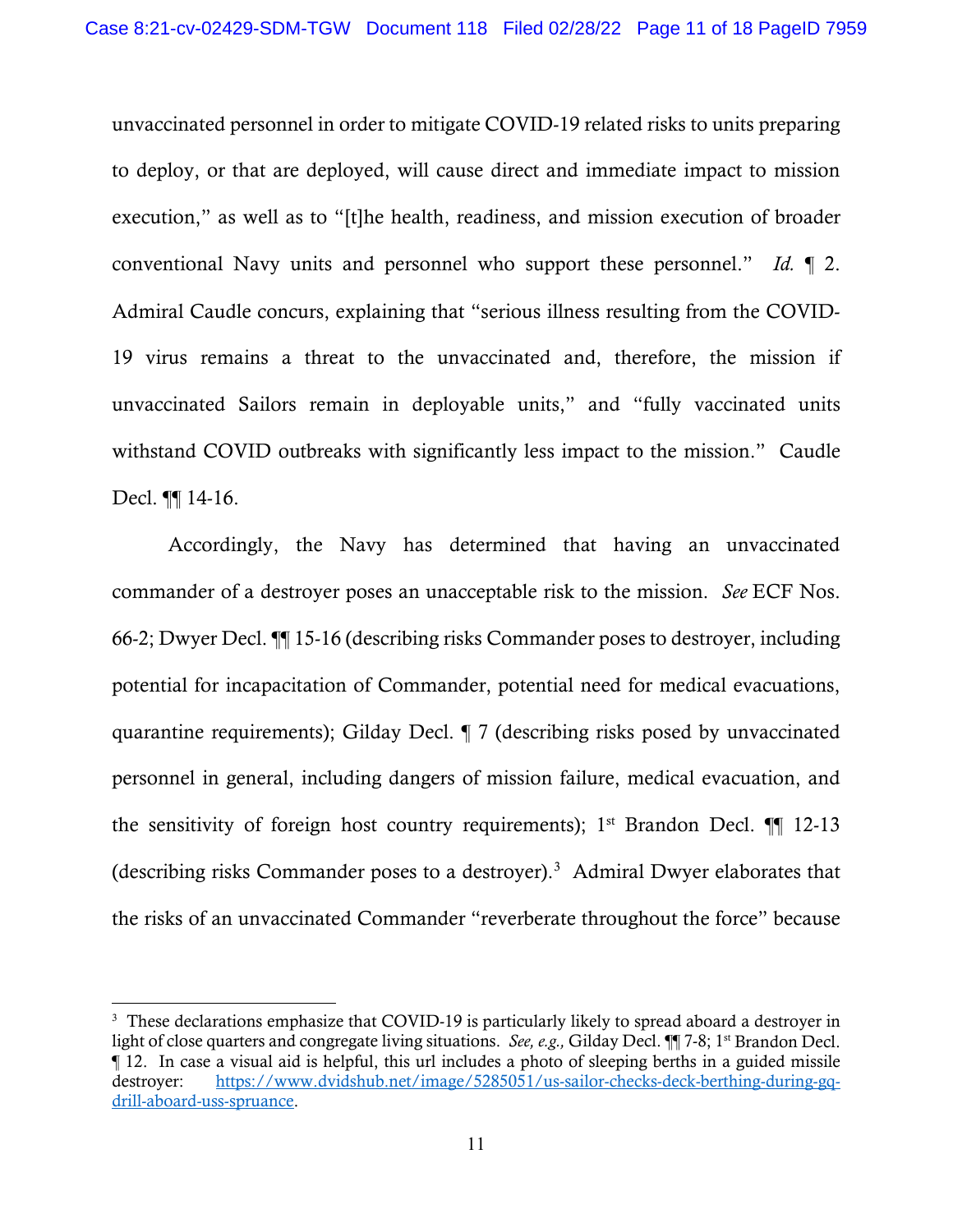"complex operational plans are impacted when ships are unavailable to deploy as planned or when a ship is taken off mission for reasons such as a COVID-19 outbreak." Dwyer Decl. ¶ 16. Vaccination status also affects "pre-deployment quarantine requirements" and "port entry requirements," and in the event of an outbreak, "the unavailability of a vessel can have negative implications at the strategic level by removing U.S. naval presence from key areas." *Id*.

Similarly, the Marine Corps has determined that Lieutenant Colonel 2 poses an unacceptable risk to her unit. *See* ECF No. 66-3; Jurney Decl. ¶¶ 9-11; Smith Decl. ¶¶ 10-11 (describing how concerns about unvaccinated Marines in general apply to Lieutenant Colonel 2); Thompson Decl. ¶¶ 8-9 (describing risks an unvaccinated battalion commander will pose to the Marine unit). As explained by Lieutenant General Jurney, "it is imperative that a CLB commander be worldwide deployable and ready to lead Marines at all times." Jurney Decl. ¶ 6; *see also* Tr. 190:24 –191:4; 191:19 –22 (agreeing that Marines deploy into inhospitable environments).

The "fundamental goal" of the Marine Corps "is the maintenance of a force that is ready, responsive, and capable of fighting whenever and wherever called upon," which requires the Corps "to maintain a high degree of readiness to deploy responsively, engage quickly, and sustain itself in combat for whatever period is required." Decl. of Col. Eric N. Thompson ¶ 4, ECF No. 74-11. As a result, "every Marine is a rifleman," Smith Decl. ¶ 10, and Marine Expeditionary Units in particular are organized and equipped to be "capable of responding rapidly to a broad range of crises and conflict situations." Jurney Decl. ¶ 12. As an unvaccinated officer whose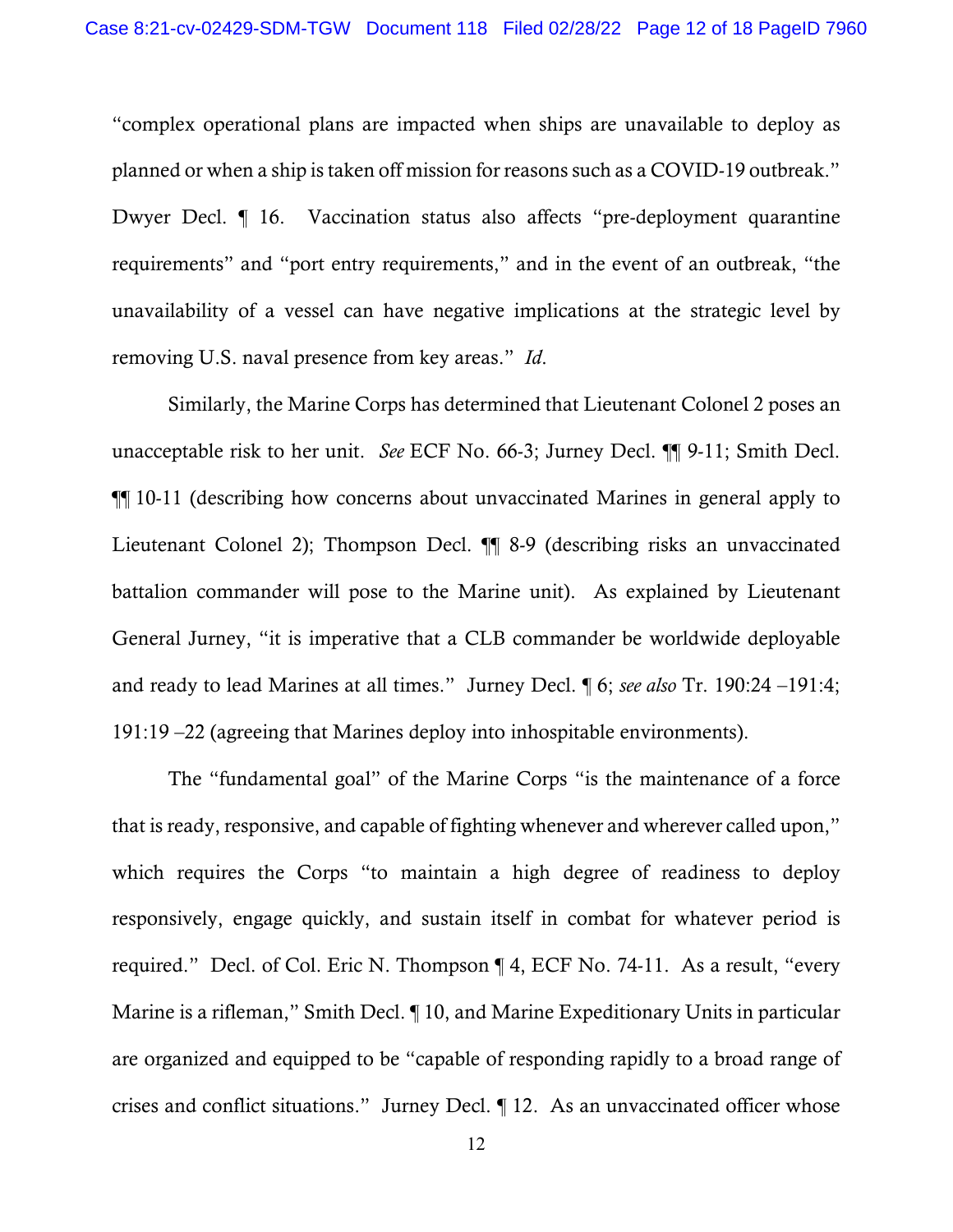exemption request was denied, Lieutenant Colonel 2 cannot meet those standards and should be unable to deploy with the Combat Logistics Battalion of the Marine Expeditionary Unit to which she is assigned. Jurney Decl. ¶¶ 6, 9-13; Thompson Decl. ¶¶ 7-10. She is at increased risk of infection, severe illness and death, and she would be unable to disembark with her battalion in many countries, which would undermine operations. Jurney Decl. ¶¶ 9-10. <sup>4</sup> For example, if she were to fall "seriously ill before or during the deployment," the loss of a battalion commander would "necessitat[e] a change of command at an inopportune moment" and compromise the effectiveness of the unit. *Id*. ¶ 10. For another example, the commands within the MEU are often tasked for disaggregated or independent operations, and her unit would be unable to do so and would hinder the effectiveness of the unit. *Id.* ¶ 9; Thompson Decl. ¶¶ 9-10 (explaining need for commander to disembark); Smith Decl. ¶ 11; Tr. 191:23-25 (agreeing that commander needs to deploy). The record reflects that a battalion commander needs to deploy with her unit, but Lieutenant Colonel 2's deployment and effectiveness will be limited by COVID-19 mitigation measures imposed by foreign countries, as well as by  $DoD$ , to protect the force.<sup>5</sup>

<sup>4</sup> Even when not deployed, she is regularly interacting with "at least 20, 30 people a day." Tr. 188:1– 6, and being unvaccinated poses an increased risk to herself and to those around her. *See* supra pp. 5- 7; ECF No. 74-11; Smith Decl. ¶¶ 8, 11; Jurney Decl. ¶ 10.

<sup>&</sup>lt;sup>5</sup> Although Lieutenant Colonel 2's unit is not expected to deploy until the fall of 2022, it is necessary to select, train and prepare a battalion commander now. Battalion commanders are selected months ahead of any deployment to permit time for adequate training and preparation. Jurney Decl. ¶¶ 5, 7.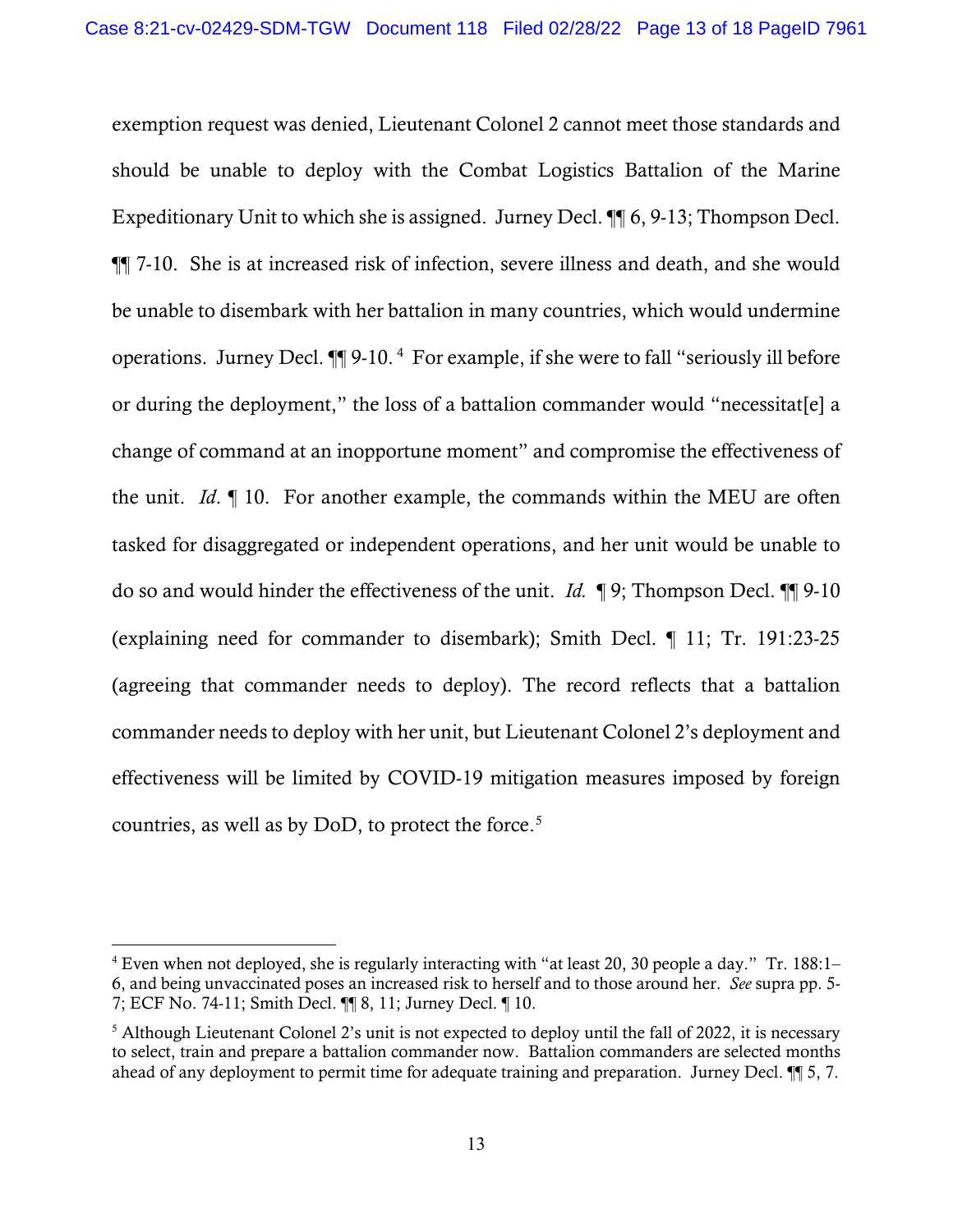Senior military officers have thus determined that these particular unvaccinated service members pose an unacceptable risk and degrade the readiness of their units. Even if the Court ultimately disagrees, it should not enjoin the exercise of that quintessential military judgment as a preliminary matter.

### B. The Order Undermines Good Order and Discipline.

 The Court's order will also undermine military good order and discipline and cause irreparable harm to the military's effectiveness (and potentially, our nation's security) by forcing the military to keep or to place persons who the military finds unfit to lead in command positions. *Speigner*, 248 F.3d at 1297 ("[C]ourts should not interfere with military discipline and management.") (quoting *Meister v. Texas Adjutant Gen. Dep't*, 233 F.3d 332 (5th Cir. 2002). As Admiral Caudle explained, the life and death work of the military demands obedience to lawful orders. Caudle Decl. ¶¶ 14, 17. As the Supreme Court has explained, "[t]he inescapable demands of military discipline and obedience to orders cannot be taught on battlefields; the habit of immediate compliance with military procedures and orders must be virtually reflex with no time for debate or reflection." *Chappell v. Wallace*, 462 U.S. 296, 300 (1983). "Our success, our national security, and the safety of our people depends on instinctive compliance with orders, and unless an order is 'patently illegal,' the Sailor should robustly follow the order." Caudle Decl. ¶ 14. Admiral Dwyer confirms that insubordination like that here "is corrosive to good order and discipline, and ultimately degrades mission effectiveness and the ability of the strike group to perform its mission in the interest of U.S. national security." Dwyer Decl. ¶ 14.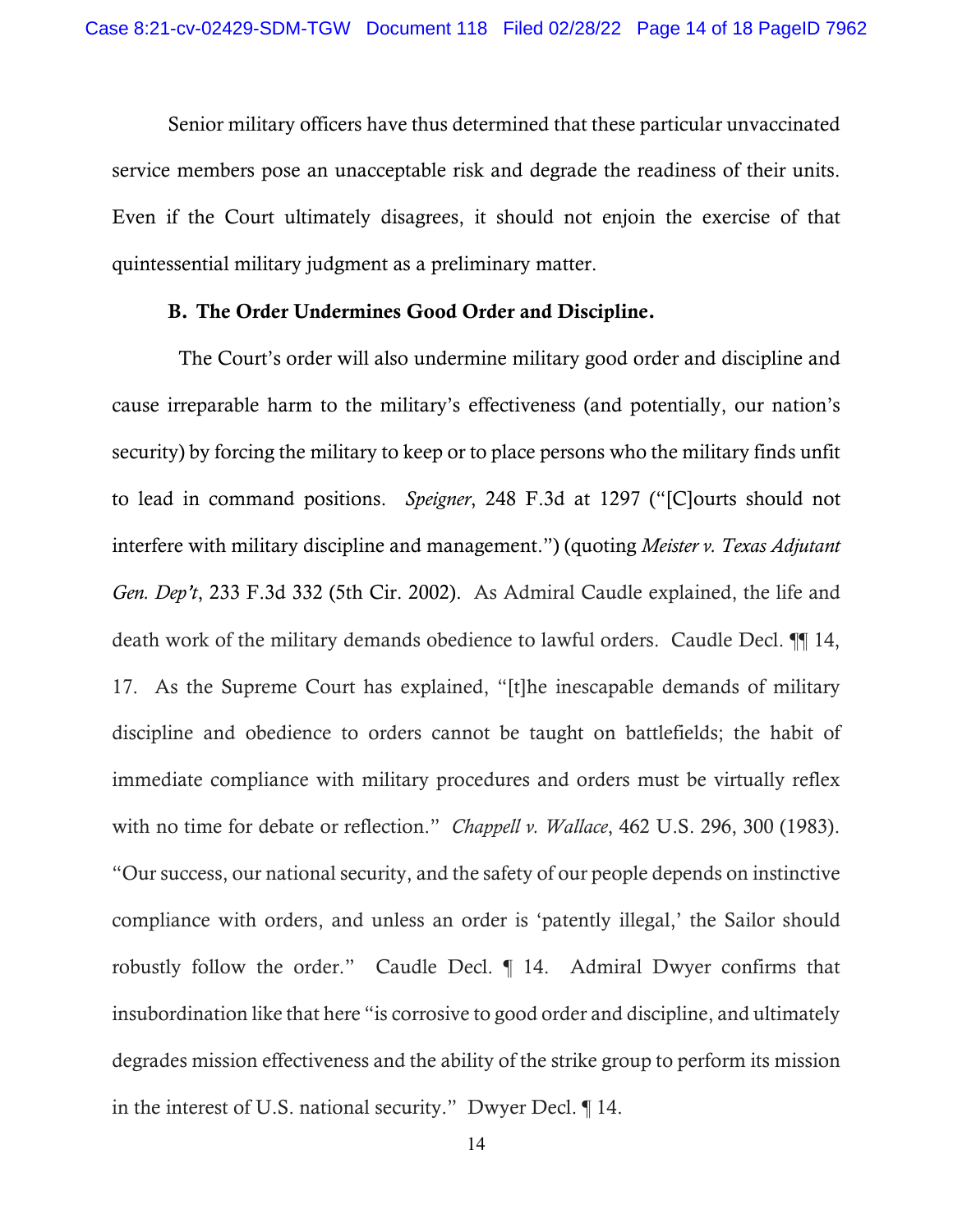The Order allows two officers who have refused a lawful order to continue to serve in assignments over the Navy's objection. As explained by Admiral Dwyer, "enjoining the service from taking 'any adverse action' with respect to Plaintiff Navy Commander, creates a manifest good order and discipline concern because it shields Navy Commander from the responsibility and accountability upon which his command authority rests, and leaves him in charge of enforcing policies from which he is immunized." Dwyer Decl ¶ 17; 1<sup>st</sup> Brandon Decl. ¶¶ 11, 15 (explaining that the lack of uniformity and disparate treatment necessitated by" the Order "significantly corrodes good order and discipline beyond this officer's destroyer").

With respect to Navy Commander, the Navy has lost confidence in his ability to lead and will not deploy the warship with him in command. Dwyer Decl. ¶¶ 14, 17; First Decl. of Frank Brandon ¶ 6, ECF No. 74-12. The record shows that he disobeyed an order that he is also expected to enforce, Dwyer Decl. ¶¶ 13-14; 1st Brandon Decl. *¶* 15, and that he further compromised his trustworthiness by misleading his commander regarding taking leave out of the area, Second Decl. of Frank Brandon, ECF No. 81-1, ¶¶ 8–18, and by making misleading statements about communications with his Executive Officer, Executive Officer Decl. ECF No. 83-1. This conduct occurred after he had already disregarded Navy regulations and, as a result, exposed dozens of his crew to COVID-19 when he decided not to test himself after experiencing symptoms, 2d Brandon Decl. ¶¶ 4–7; ECF No. 81-2 (Letter of

15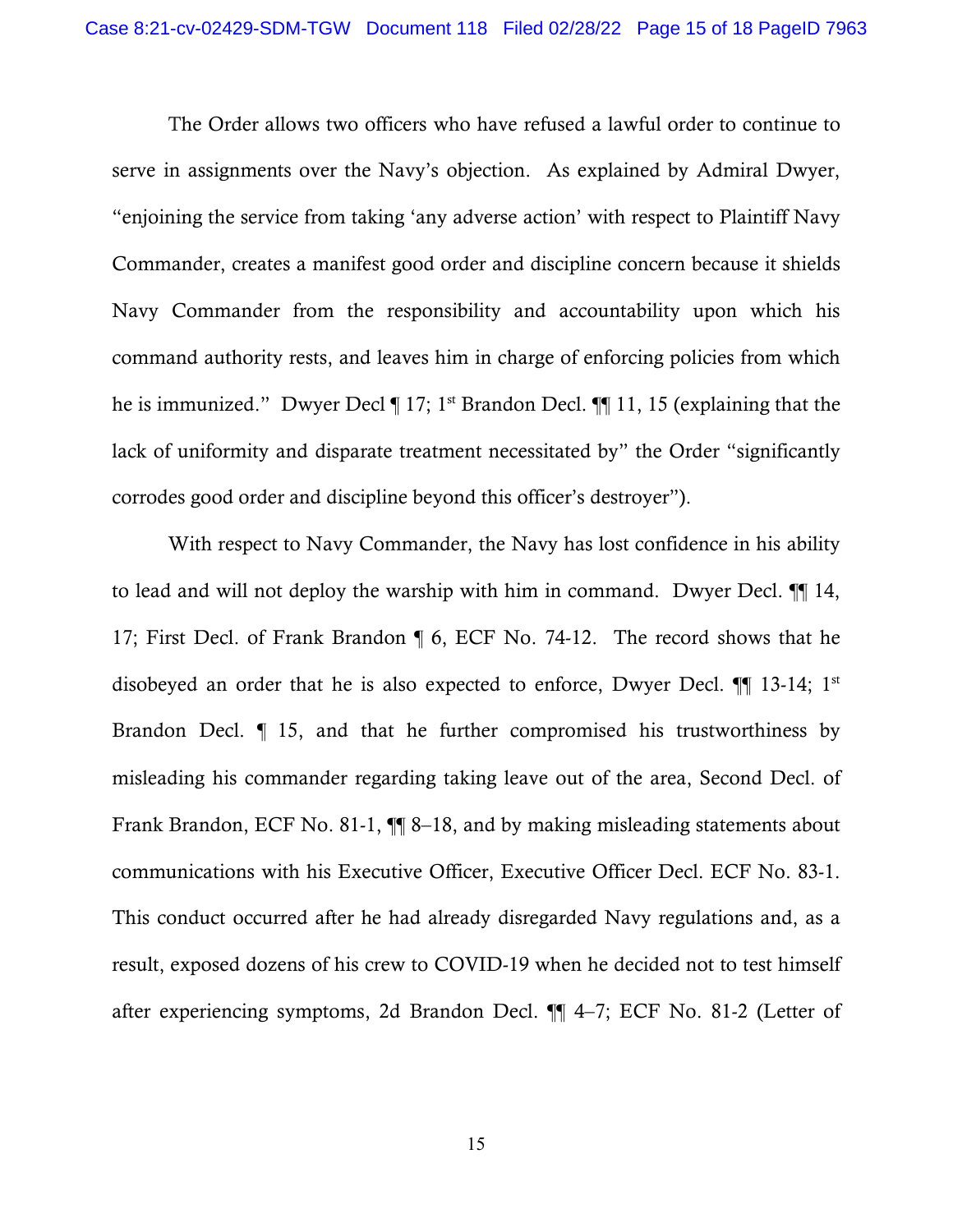Instruction).<sup>6</sup> Even if the Court found him credible despite these lapses in judgment, Navy Commander cannot lead a crew and command a warship, particularly given the breach of the relationships with both his commanding officer and his subordinates.

As explained by Admiral Dwyer, the Commander of the Second Fleet, "the prospect of a subordinate commander in charge of other Service members or military assets disregarding the orders of his or her superior for personal reasons, whatever they may be, is itself a manifest national security concern" and "it appears Plaintiff Navy Commander may be precisely such a concern—one who would disregard simple orders pertaining to risk mitigation on travel, while still expected to enforce the order as it pertains to his 320 sailors." Dwyer Decl. ¶ 14. By forcing the Navy to keep in place a commander of a destroyer who has lost the trust of his superior officers and the Navy at large, this Order effectively places a multi-billion dollar guided missile destroyer out of commission. *Id*. ¶ 17; 1<sup>st</sup> Brandon Decl. ¶ 6; 2d Brandon Decl. For example, if it becomes necessary to deploy an East Coast-based surface ship in response to global events in Ukraine (or elsewhere), the Navy will not deploy the Commander's vessel. In this way, the Court's order will have a wide-ranging impact on Navy operations and national security.

<sup>6</sup> Navy Commander's insistence on the witness stand that "loss of voice" is not a symptom of COVID-19 and that his throat was not at all sore despite his inability to speak is implausible, but these excuses are also rather beside the point. *See* Tr. 68-73, 108-29. In the face of possible symptoms, he came into work, interacted with dozens of crew members and chose not to get tested until ordered, and in doing so, he objectively made the wrong decision and exposed others to COVID-19. He continued to fail to meet expectations by failing to inform his commanding officer he was going on leave out of town, failing to inform his executive officer, and failing to submit a mitigation plan until confronted on the evening he left. *See* Brandon Decls., ECF Nos. 74-12, 81-1; Executive Officer Declaration, ECF No. 83-1.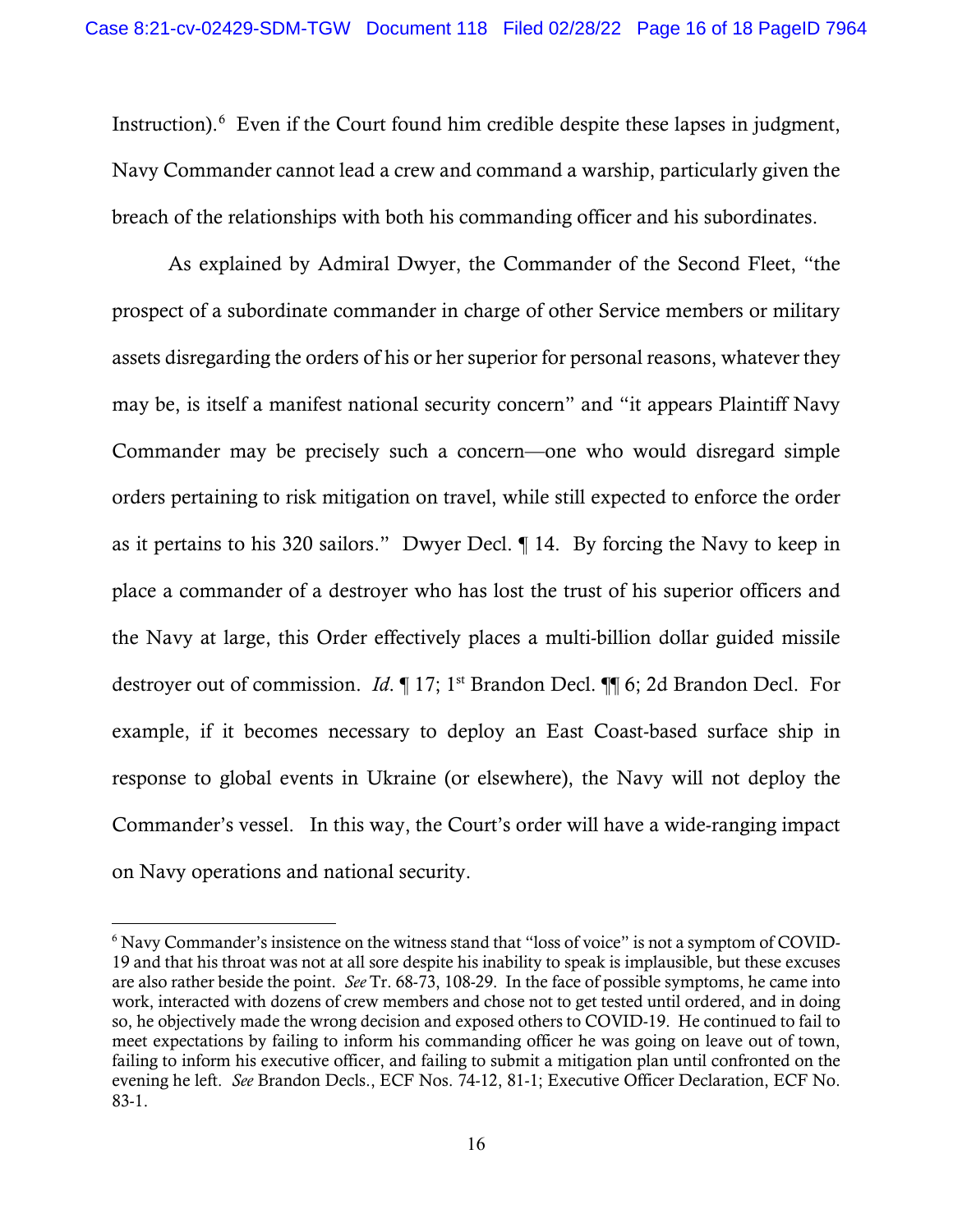Similarly, Lieutenant Colonel 2's "failure to follow the lawful policies and standards of her superiors undermines her ability to require her subordinates to follow her policies and standards" because "a commander who cannot follow lawful orders loses the moral authority to require others to follow their own lawful orders." Jurney Decl. ¶ 14. Among other problems, she will be tasked with enforcing the vaccination order and convening administrative separation processing for vaccine refusers. *Id*. Thompson Decl. ¶¶ 7, 10 (explaining that the TRO "will irreparably harm good order and discipline in the unit and will ripple across the Marine Corps"). In addition, her inability to deploy or disembark with her unit "is antithetical to her ability to command." Jurney Decl. ¶ 13. No military can successfully function where courts allow service members to define the terms of their own military service, including which orders they will choose to follow.

Given the deference due to the military in this area, the harms to the military and the public interest vastly outweigh Plaintiffs' employment interests and interests in evading military administrative processes.

### **CONCLUSION**

Accordingly, for the foregoing reasons, Defendants respectfully request that this Court grant a stay of its order pending appeal, or an immediate administrative stay of that Order while the Court considers Defendants' stay motion, and to allow the Eleventh Circuit time to consider an emergency stay motion if this Court does not issue one.

17